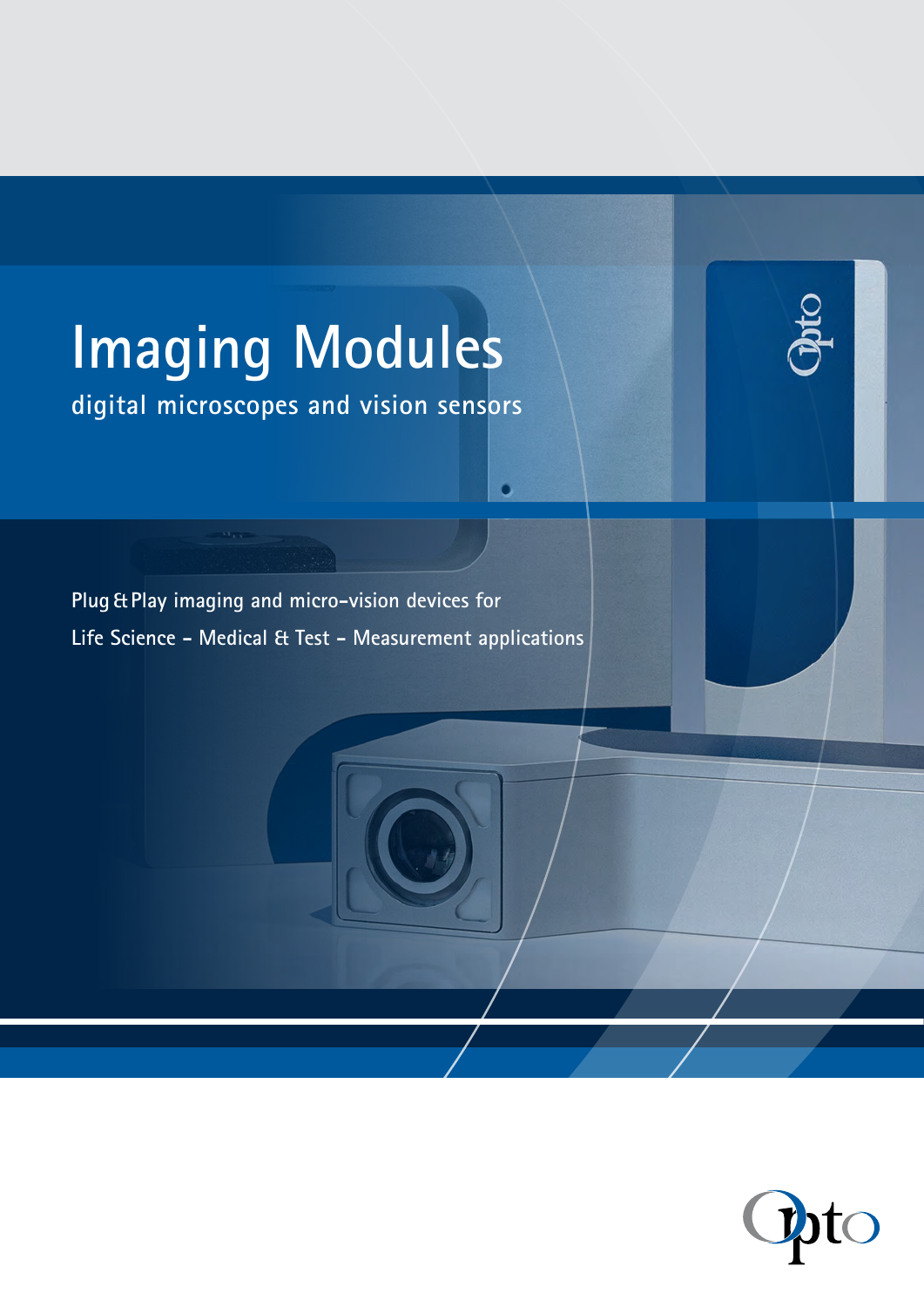Microscopes as vision sensors. One Imaging Module for one application. Not more not less





- Innumerable variants and light contrast versions
- Ultra-compact form factors for easy integration, robust and clear aluminum design
- Lenses and sensor integrated, no additional objectives necessary
- Optimized, fixed magnification factors
- Sony Pregius 3MP and 5MP sensor, monochrome and color
- Only one cable from the module (USB 3.1w / USB-C)
- USB 3.0 and GigE available
- Easy to use with intuitive user interface
- Open software architecture and free OptoViewer
- Many application software plugIns available
- Moderate priced
- 40 years experience in HW & SW Made in Germany
- Easy product selection with productfinder (www.opto.de)

**www.opto.de**



4 form factors, countless variations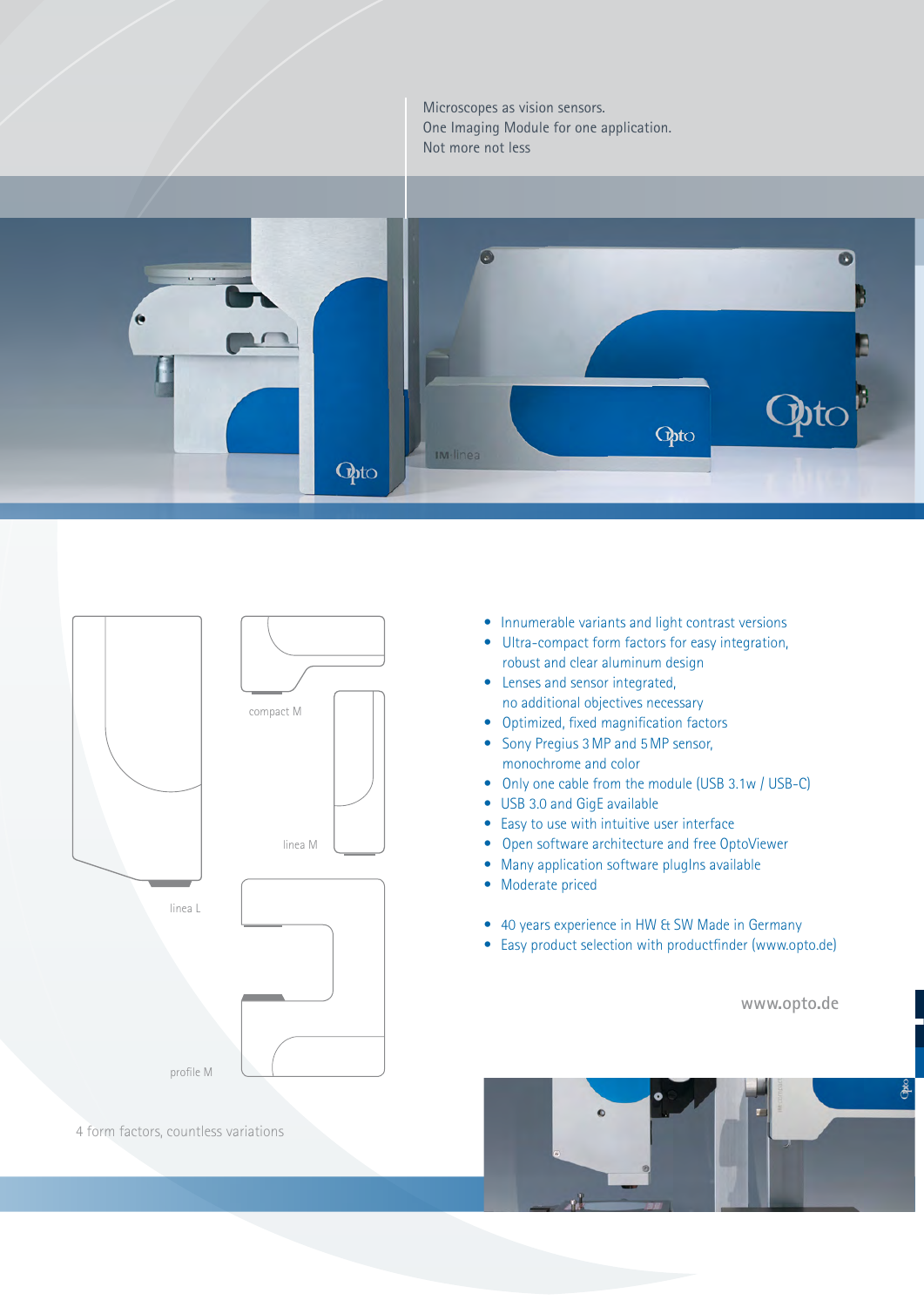Designed, manufactured and tested in Germany to the highest optical standards.



# **Imaging Modules**

are the Opto own standard Image Sensors for Machine Builders and Integrators

Why are Imaging Modules needed?

#### **1 Performance**

Many existing 'all-in-one' sensors, optics, and smart cameras don't meet the combined resolution and performance demands of emerging vision and inspection applications

#### **2 Consistency**

New 'Industry 4.0' applications and AI imaging applications require consistent images to be captured, leading to a need for dedicated, high performance optoelectronic configurations.

#### **3 Simplicity**

Users are becoming increasingly confused by the technical challenges presented by specifying a simple, high performance imaging setup in a market that is already well saturated with 'me too' products that are difficult to understand and differentiate between.

- Perfect combination of integrated optics, sensors and lighting - tested and optimally calibrated by specialists
- Significant shortening of system development times for machine builders and integrators
- One image module for one image task. Thus continuously repeatable imaging performance and guaranteed reproducibility in the application
- Open software architecture provides easy, seamless connectivity to virtually any image processing package
- The free OptoViewer 2.0 software allows quick access, measurements and has useful plugIns

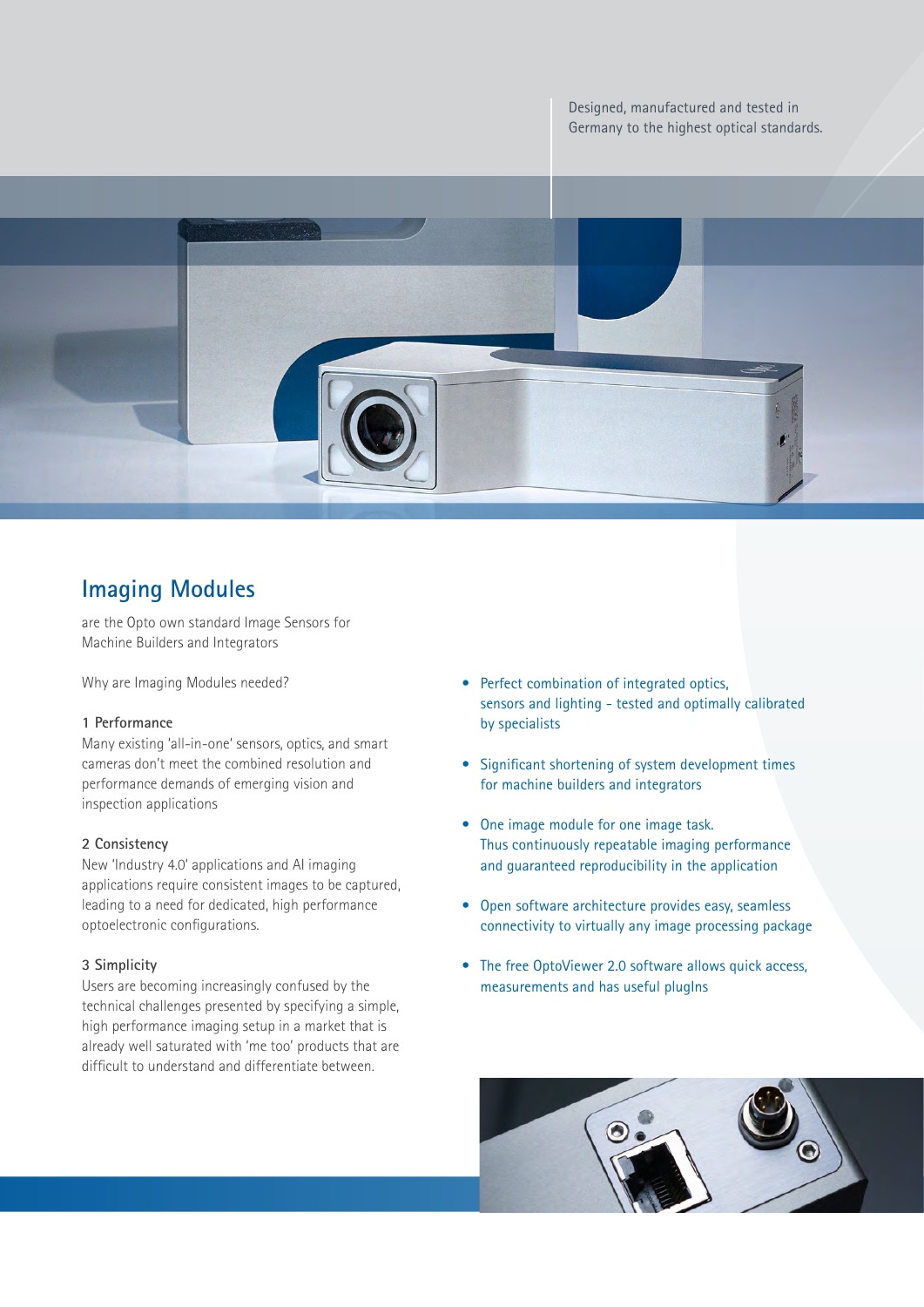Seamlessly integrated, perfectly optimised optic to sensor interface



# **Test | Measurement Materialography**

The Opto Imaging Modules are available with integrated, diffuse LED ring light illumination in fixed and segmented version and a coaxial incident LED.

Within the different form factors many magnifications, working distances and optical contrast techniques are available.

USB3.0 versions or GigE versions for machine builders and integrators.

### **Applications**

- SMD inspection
- Image based hardness testing
- Crimp analysis
- Quality & control needs
- Documentation units
- Industry 4.0 sensor solutions
- Overview and detail digital zoom

## **Customer-Task**

- Grain & structure analysis of metals
- Predictive maintenance of production processes
- Quality control of mechanical parts
- Damage evaluation of metal malfunction

#### **Solution**

- Imaging Module compact·M (MVM)
- Small Footprint with (optional) portable stand and case
- Easy to use and free software OptoViewer 2.0
- Ring- and coaxial illumination integrated
- Direct measurement without calibration
- USB one cable solution

#### **Advantage for customer**

- Pure all in one digital microscope
- Micrometer / pixel resolution with large FoV
- High contrast and color stability
- Repeatability of image
- Open SW architecture
- Easy machine integration
- Bright and darkfield in one unit





Brightfield Darkfield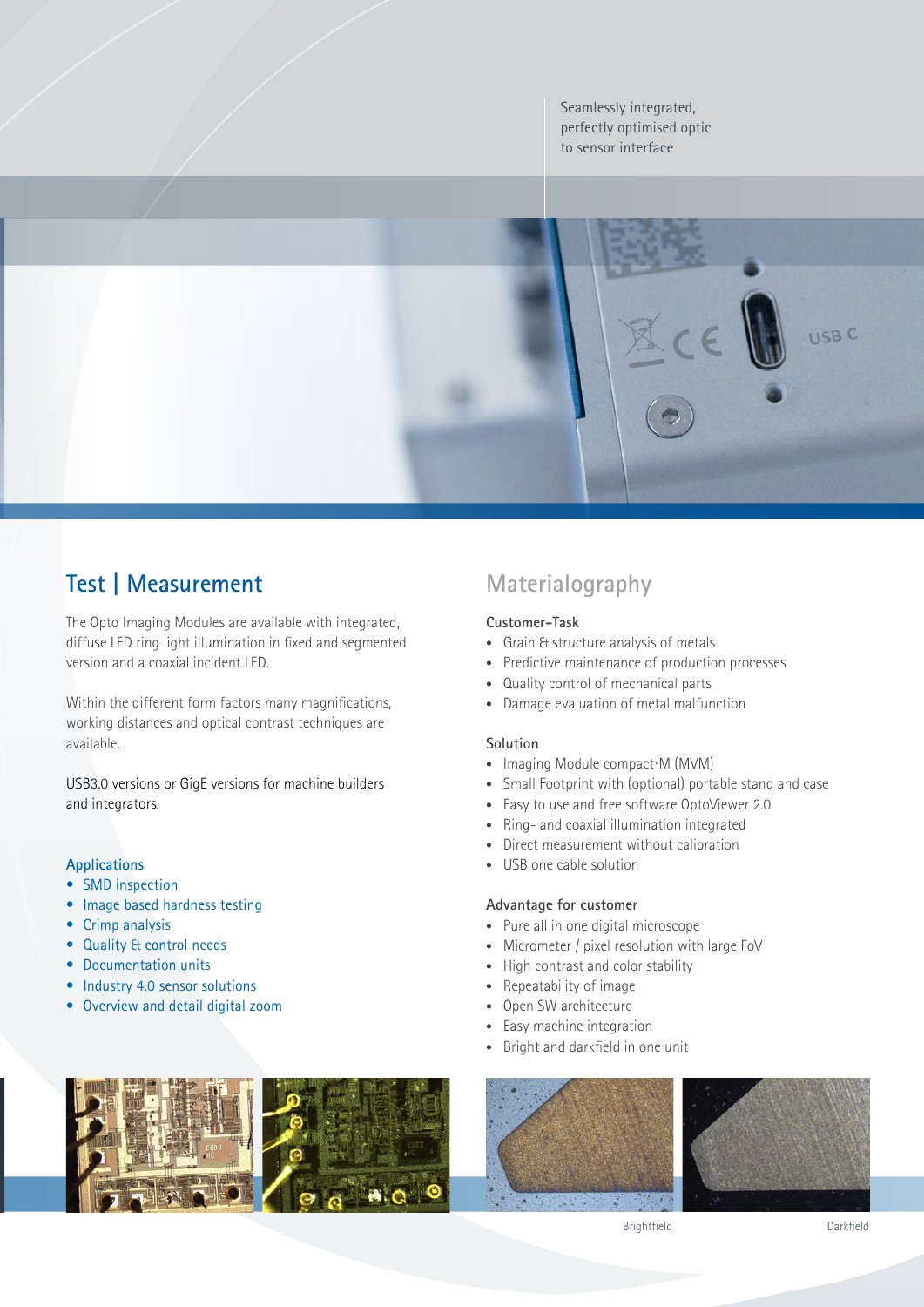



# **Life Science | Medical Microfluidic**

For BioMed applications the transmitted light modules with 5x, 10x and 20x in the profile·M design are ideal.

All modules are ultra compact, coming with the free OptoViewer and are programmable with many common SW packages. That makes them universal for scientific R&D needs as for high throughput screening solutions.

For microscopy automation needs Opto offers its own OEM BioScreen platform for multifluorescence imaging, motorized X-Y-Z hardware and autofocus functionality.

#### **Applications**

- Slide screening of Pathology biopsies
- Blood / Urin analysis of smears or in flow
- **IVF for visualizing Embryos**
- Low contrast biomaterial microscopy
- Microfluidic, Flow Cytometry Image processing
- Automated Multifluorescence Image Analysis
- Digital and quantitative image based PCR
- Digital microscopes for Lab on a Chip automation



#### **Customer-Task**

- Screening
- Reaction kinetics
- Rare molecule detection
- Gene expression detection
- Single-cell analysis
- Pathogen detection
- Quality control & assurance

#### **Solution**

- Imaging Module profile·M
- Monochrome or colour version
- Easy to use and free OptoViewer 2.0 software
- Image processing
- PlugIns available
- Integrated transmission illumination
- Direct measurement without calibration
- USB 3.0 / GigE available Plug and Play

#### **Advantage for customer**

- Pure all in one digital microscope
- Nano / pixel resolution with large FoV
- High contrast and color stability
- Repeatability of image
- Open software architecture
- Easy machine integration
- Ultra compact design